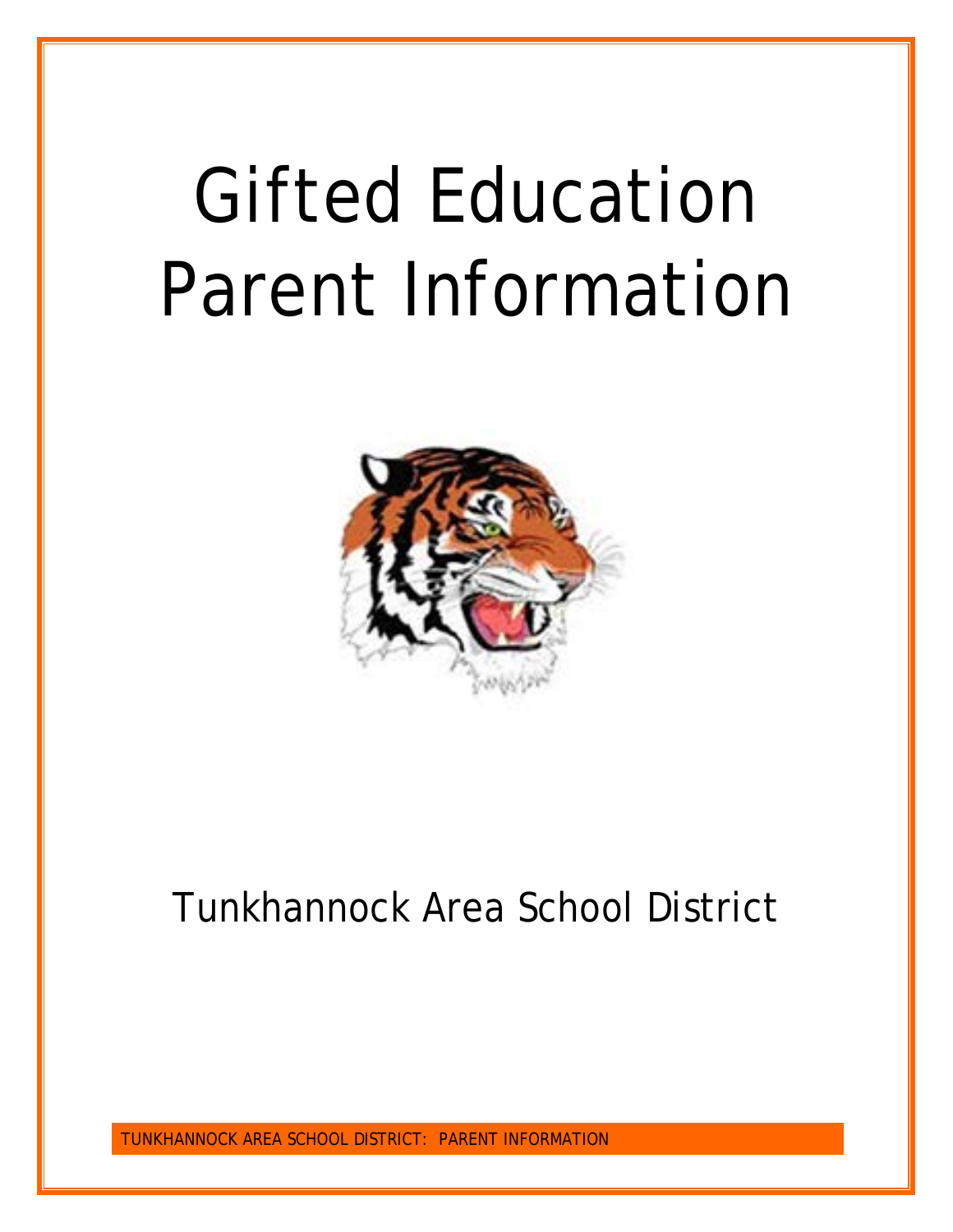----------Mission----------

The mission of the Tunkhannock Area School District's Gifted Program is to ensure that all gifted and talented students are identified and provided with individualized and challenging programs. We offer a range of options so that individual programs can be designed around each student's needs. These programs are based on each student's strengths and needs and designed to develop their unique talents and abilities. We encourage gifted and talented students to join all students in making positive contributions to society.

The Tunkhannock Area School District provides a full range of acceleration and enrichment options that include programs aimed at meeting the intellectual and academic abilities and needs of students. Gifted education for each identified student is based on the unique needs of the student, not solely on the classification. Responsibility for the development, implementation, and plan revisions of each Gifted Individualized Education Plan is seen as a team effort between general education teachers, teachers of the gifted, and administration.

The Tunkhannock Area School District provides a combination of both acceleration and enrichment for the greatest opportunity to meet the needs of the gifted learner. We believe every gifted student must be provided individual instruction tailored to meet the need of their level of challenge. Special programs ensure instruction for the gifted which promotes in-depth learning and investigation in real life situations. These programs also allow for the development and application of critical thinking skills to enable students to use new understanding for the 21st century learner.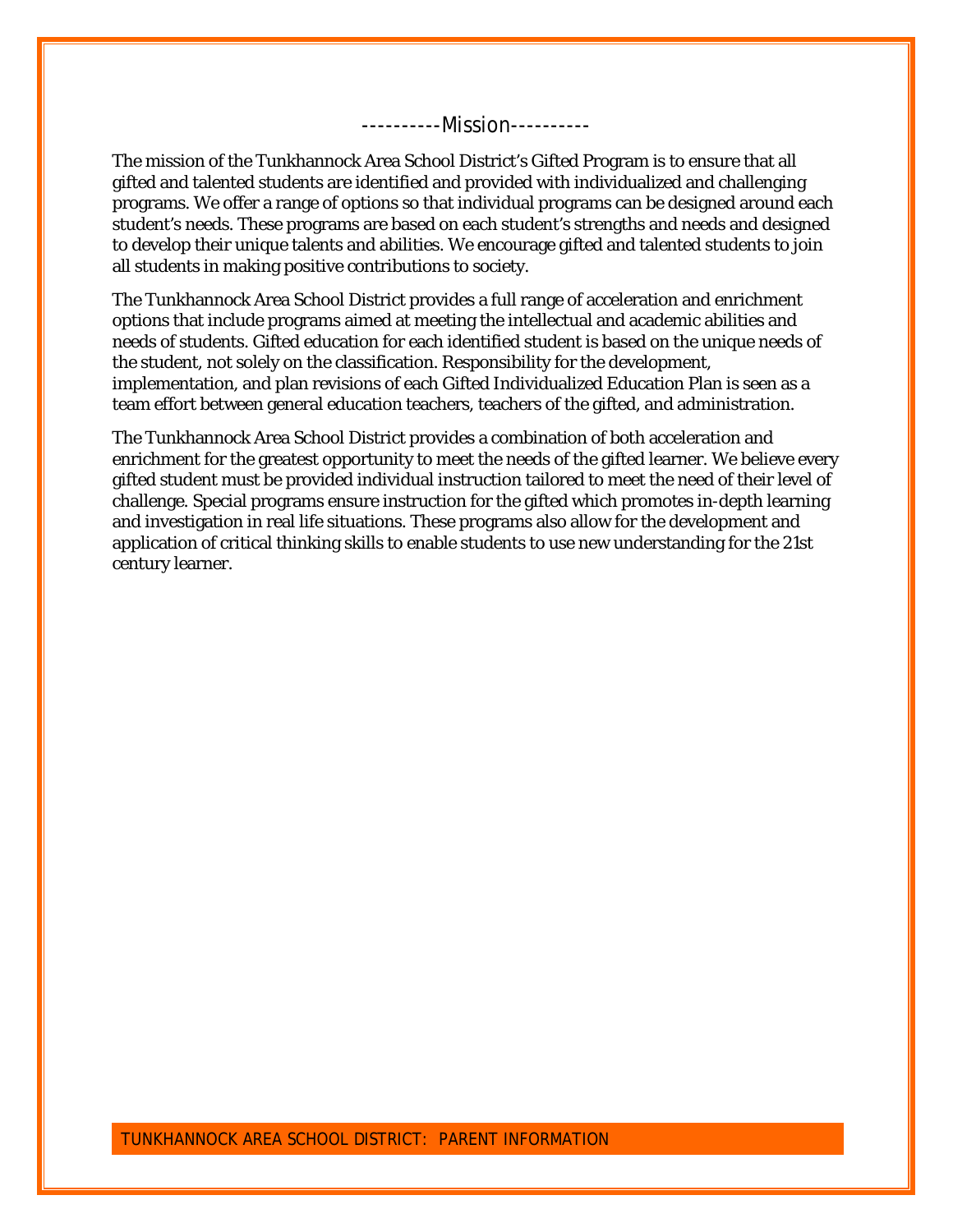**----------Characteristics of Gifted Learners------**

Gifted learners prefer idea-mates rather than age-mates.

The enjoy the company of peers when the peer groups understands the shared ideas.

*Gifted students are not always high-achieving students and may not always have the highest grades. It should be noted that characteristics may vary as a function of the student's cultural background.*

| <b>High Achiever:</b>       | <b>Gifted Student:</b>              |
|-----------------------------|-------------------------------------|
| Knows the answers           | Asks the questions                  |
| Is interested               | Is highly curious                   |
| Is attentive                | Is mentally and physically involved |
| Has good ideas              | Has wild silly ideas                |
| <b>Works hard</b>           | Plays around yet tests well         |
| Answers the questions       | Discusses in detail                 |
| Is in the top group         | Is beyond top group                 |
| Listens with interest       | Has strong feelings and opinions    |
| Learns with ease            | <b>Already knows</b>                |
| <b>Understands ideas</b>    | <b>Constructs abstractions</b>      |
| Has synchronous development | Has asynchronous development        |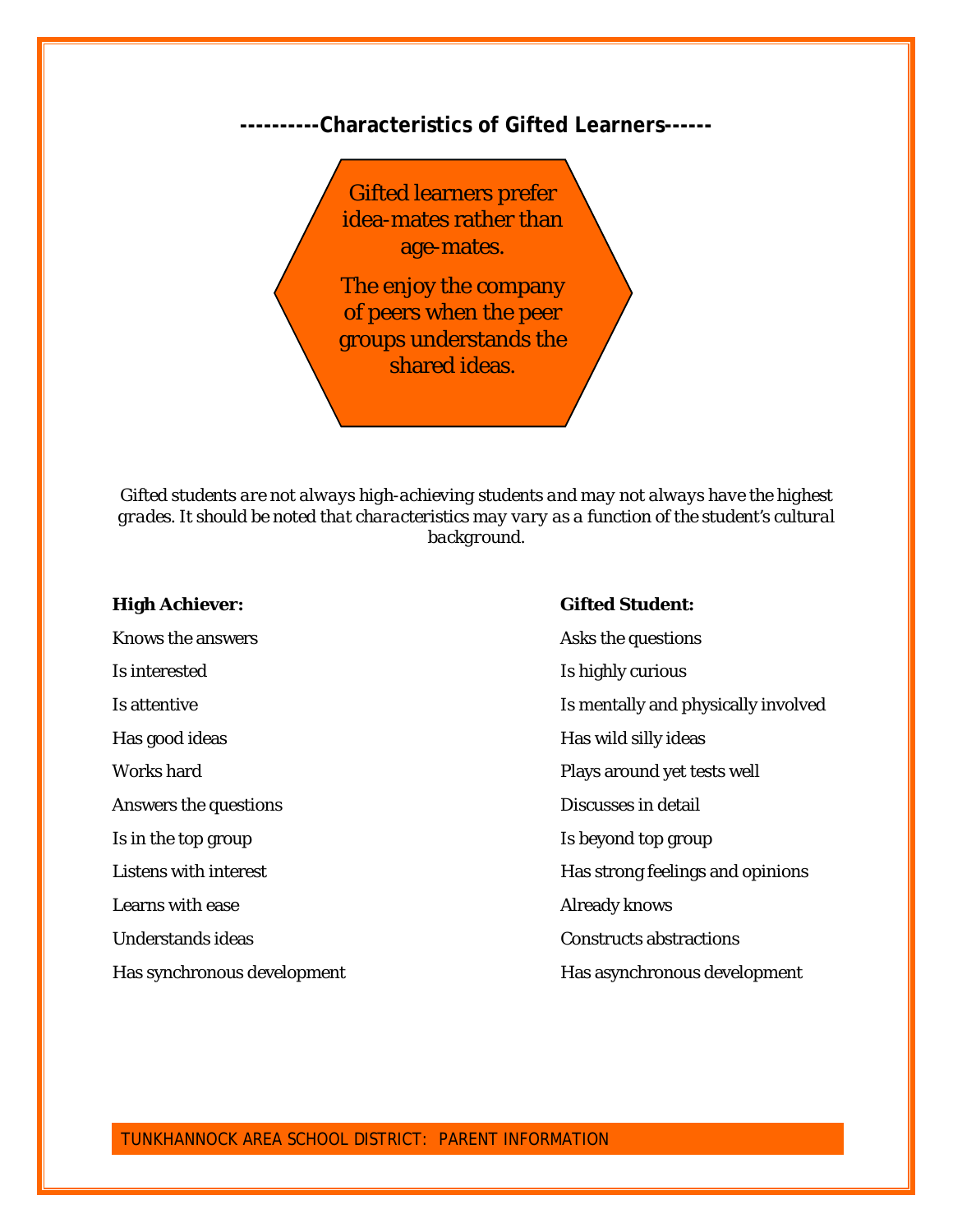# **The Tunkhannock Area School District's Gifted Services include:**

• Identifying candidates for the program and assessing their eligibility using a variety of tools and procedures;

• Emphasizing a positive working relationship between parents and school personnel;

• Creating an individualized, flexible, and appropriate program based on the measured strengths and needs of each eligible student;

• Providing counseling and appropriate support services for eligible students, including those students who are low achieving or at risk;

• Providing professional development opportunities for all school personnel, including support for the preparation of differentiated educational plans, materials, and curriculum by regular education teachers;

• Promoting the use of strategies developed for challenging students' analytical and critical thinking skills in regular classrooms; and

• Instruction that is responsive to the needs of all gifted learners, which includes preassessment, curriculum compacting, telescoping, acceleration, and rigorous enrichment.

| Acronym:                        | Meaning:                                                                                    |
|---------------------------------|---------------------------------------------------------------------------------------------|
|                                 |                                                                                             |
|                                 |                                                                                             |
|                                 |                                                                                             |
| and Civics and Government)      | Geometry, Literature, English Composition, Biology, Chemistry, U.S. History, World History, |
|                                 |                                                                                             |
|                                 |                                                                                             |
|                                 |                                                                                             |
| <b>Language Arts Assessment</b> |                                                                                             |
|                                 |                                                                                             |

# **---------- Gifted Education Acronyms ----------**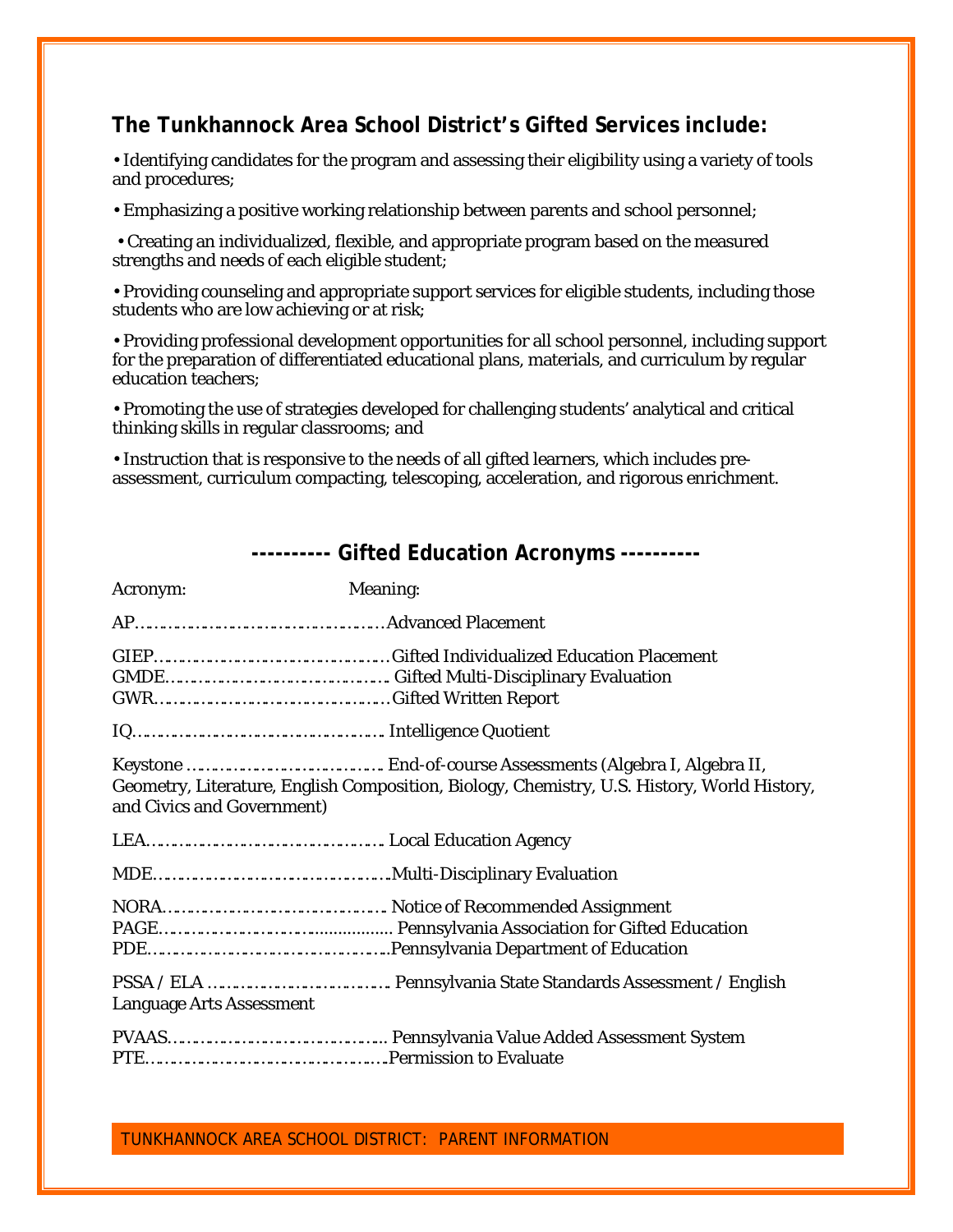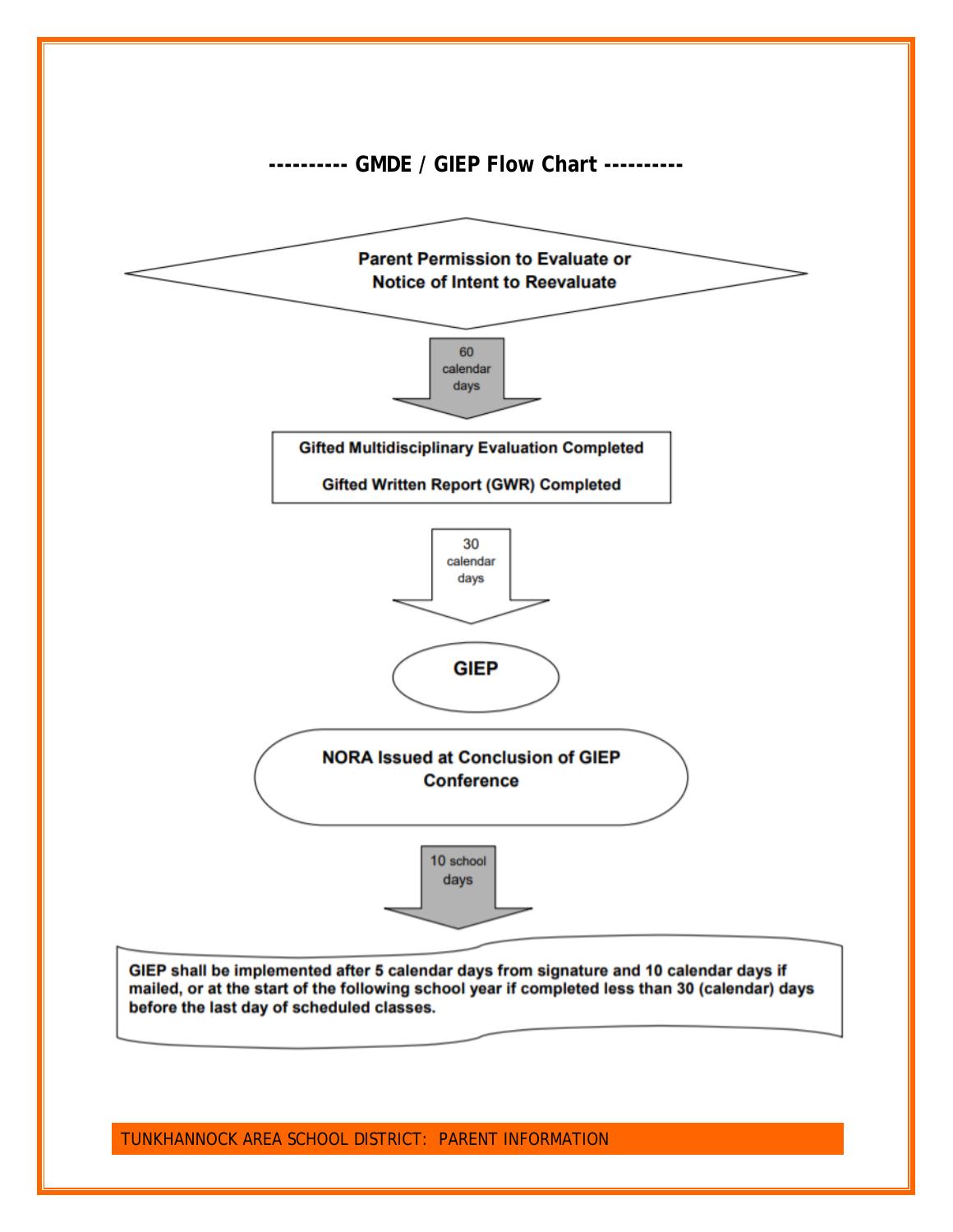# **---------- Reevaluation Timeline Chart ----------**



- Notice of Intent to Reevaluate
- **Parent Input Form** ٠

 $\bullet$ 

Notice of Parental Rights For Gifted Students ٠

#### 60 Calendar Days from Date School Receives Signed Permission to Reevaluate or Gifted Notice



GIEP shall be implemented no less then 5 calendar days and no more than 10 school days after it is signed, or at the start of the following school year if completed less than 30(calendar) days before the last day of scheduled classes.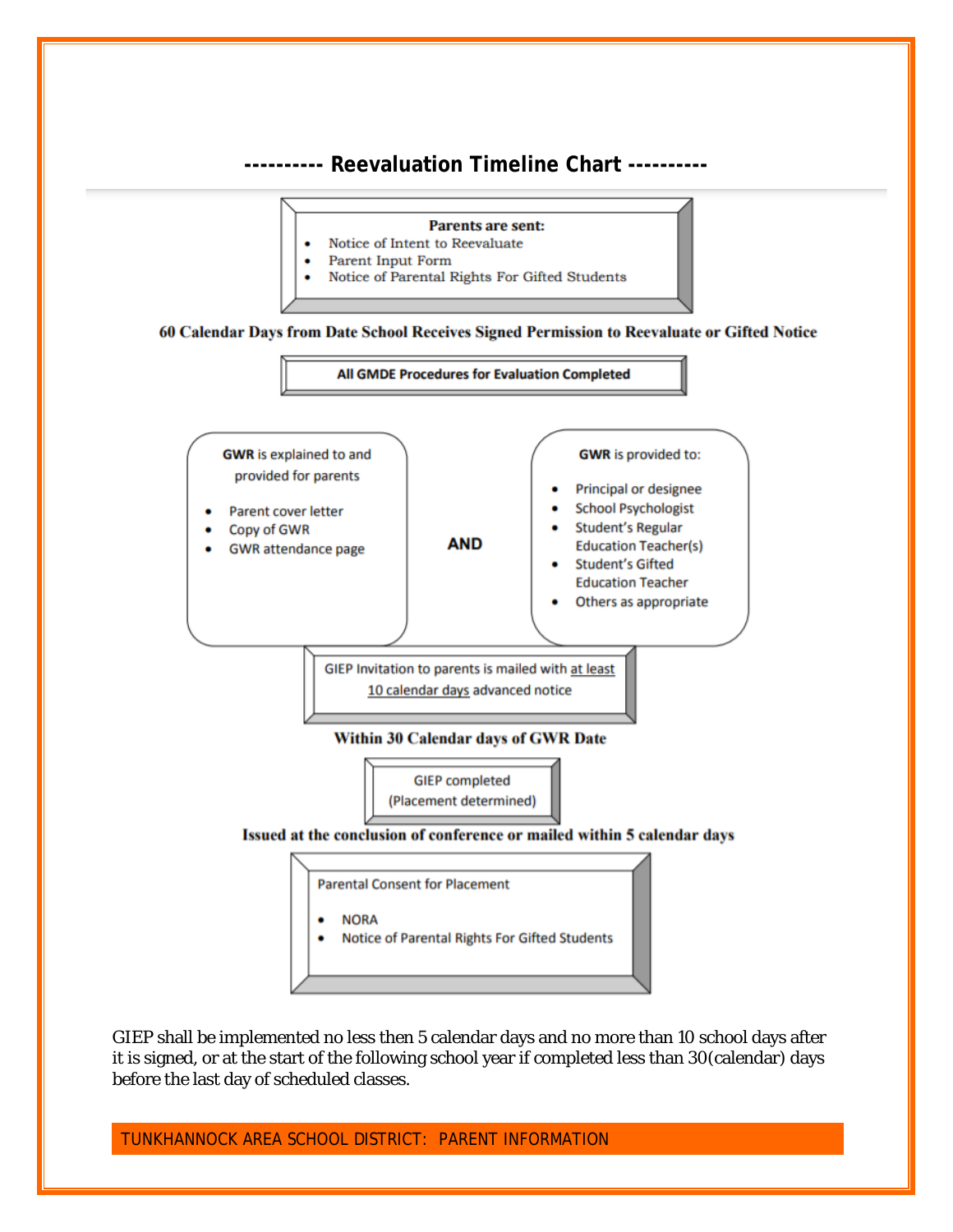# **--------- Gifted Referral Process ----------**

Chapter 16 requires that school districts use "multiple criteria" in the screening of students for eligibility in gifted programs. Students will enter into Gifted Support Services because they meet the selection criteria and also show a need for specially designed instruction as required by Chapter 16 regulations. Students can be screened at any grade for the program and may be referred for a Gifted Multi-Disciplinary Evaluation (GMDE) through any of the following avenues:

**Gifted Review Team:** Gifted Review Team will review the level I data annually to identify students who may qualify for level II screening.

**Teacher Referral:** Upon review of data and if the teacher feels that a student may be in need of specially designed instruction, they will make the referral by completing the Gifted Referral Form.

**Parent Referral:** A parent can, at any time, request that his or her child be screened for Gifted Support. Parents may contact any school official regarding their interest in comprehensive screening. When a verbal request for a GMDE is made the school must provide the parents a copy of the Permission to Evaluate form within 10 calendar days of the oral request. District will issue a Permission to Evaluate and following parental consent on this form the District has 60 calendar days to complete a GWR followed by a GMDE meeting to discuss the outcomes of the GWR.

**Student Referral:** A student may ask, at any time, to be screened for the program. Pursuant to appropriate parental consent the district will initiate screening.

# **Gifted Screening and Evaluation Guidelines**

In accordance with the Board's philosophy to develop the special abilities of each student, the district shall provide gifted education services and programs designed to meet the individual educational needs of identified students.

The Tunkhannock Area School District Policy #114 (adopted May 20, 2010) and Chapter 16 of the Pennsylvania Code will guide this process. The Tunkhannock Area School district's gifted education support services shall provide the following:

(1) The district's process for identifying gifted children in need of specially designed instruction.

(2) The gifted special education programs offered by the district.

(3) Reports of gifted students, personnel and program elements, and costs, as required by the Department of Education.

(4) Screening and evaluation process that meets state requirements, to determine students' educational needs.

(5) Services and programs planned, developed and operated for the identification and evaluation of each gifted student.

(6) Procedures to determine whether a student is mentally gifted.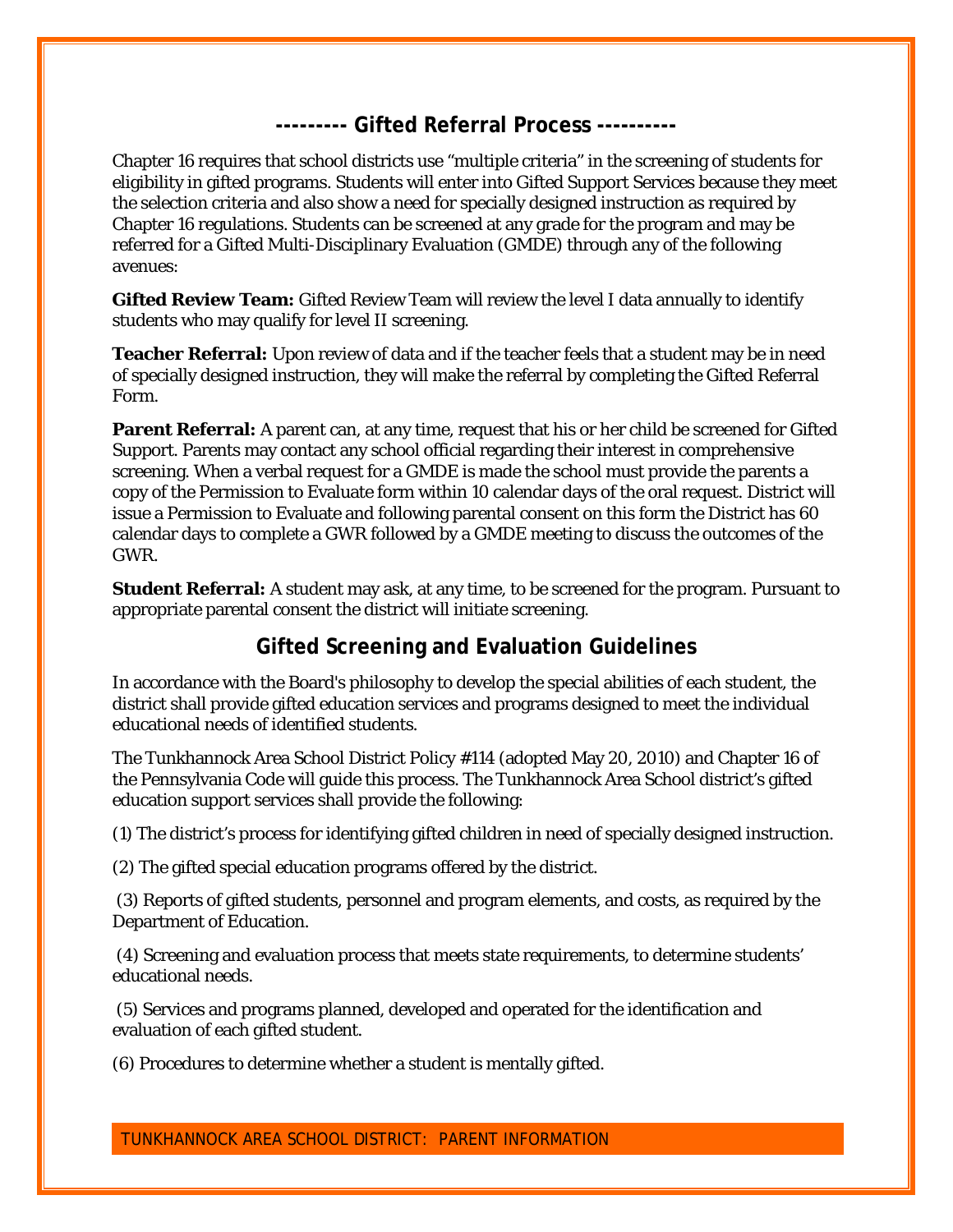(7) Gifted education for each gifted student, which is based on, the unique needs of the student, not solely on the student's classification, as identified within the written report of the Gifted Multidisciplinary Team (GMDT).

(8) Gifted Individualized Education Plan (GIEP) developed, and subsequently modified, to provide gifted education for gifted students, which enables them to participate in acceleration or enrichment programs, or both, as appropriate, and to receive services according to their intellectual and academic abilities and needs.

In compliance with Chapter 16, (Pa. Code 16.21 (b)), the Tunkhannock Area School District is responsible for locating, identifying, and educating school-aged students requiring speciallydesigned programs or services:

Chapter 16 requires that "Each school district shall adopt and use a system to locate and identify all students within that district who are thought to be gifted and in need of specially designed instruction." (22 Pa. Code §16.21(a))

"Each school district shall determine the student's needs through a screening and evaluation process which meets the requirements of this chapter." (22 Pa. Code §16.21(c))

# **Definition of Giftedness**

*Mentally gifted is defined as outstanding intellectual and creative ability the development of which requires specially designed programs or support services, or both, not ordinarily provided in the regular education program. (22 Pa. Code §16.1)*

Intellectual ability is not equated with an IQ score alone. Intellectual ability is and should be a reflection of a range of assessments including a student's performance and potential.

# **Guidelines for Identification**

Each school district shall establish procedures to determine whether a student is mentally gifted. The Tunkhannock Area School District uses a multi-criteria process to determine whether students move to a gifted evaluation.

"Mentally gifted "refers to a person who has an IQ of 130 or higher or when multiple criteria as set forth in this chapter and in Department Guidelines indicate gifted ability. Determination of gifted ability will not be based on IQ score alone. Deficits in memory or processing speed, as indicated by testing, cannot be the sole basis upon which a student is determined to be ineligible for gifted special education. A person with an IQ score lower than 130 may be admitted to gifted programs when other educational criteria in the profile of the person strongly indicate gifted ability. No one test or measure is sufficient to determine giftedness, and the evaluation and testing literature recognizes that there is a margin for error in any standardized testing. The standard error of measurement also applies when reporting IQ. Determination of mentally gifted must include an assessment by a certified school psychologist. Multiple criteria indicating gifted ability include:

• A year or more above grade achievement level for the normal age group in one or more subjects as measured by nationally normed and validated achievement tests able to accurately reflect gifted performance. Subject results shall yield academic instruction levels in all academic subject areas.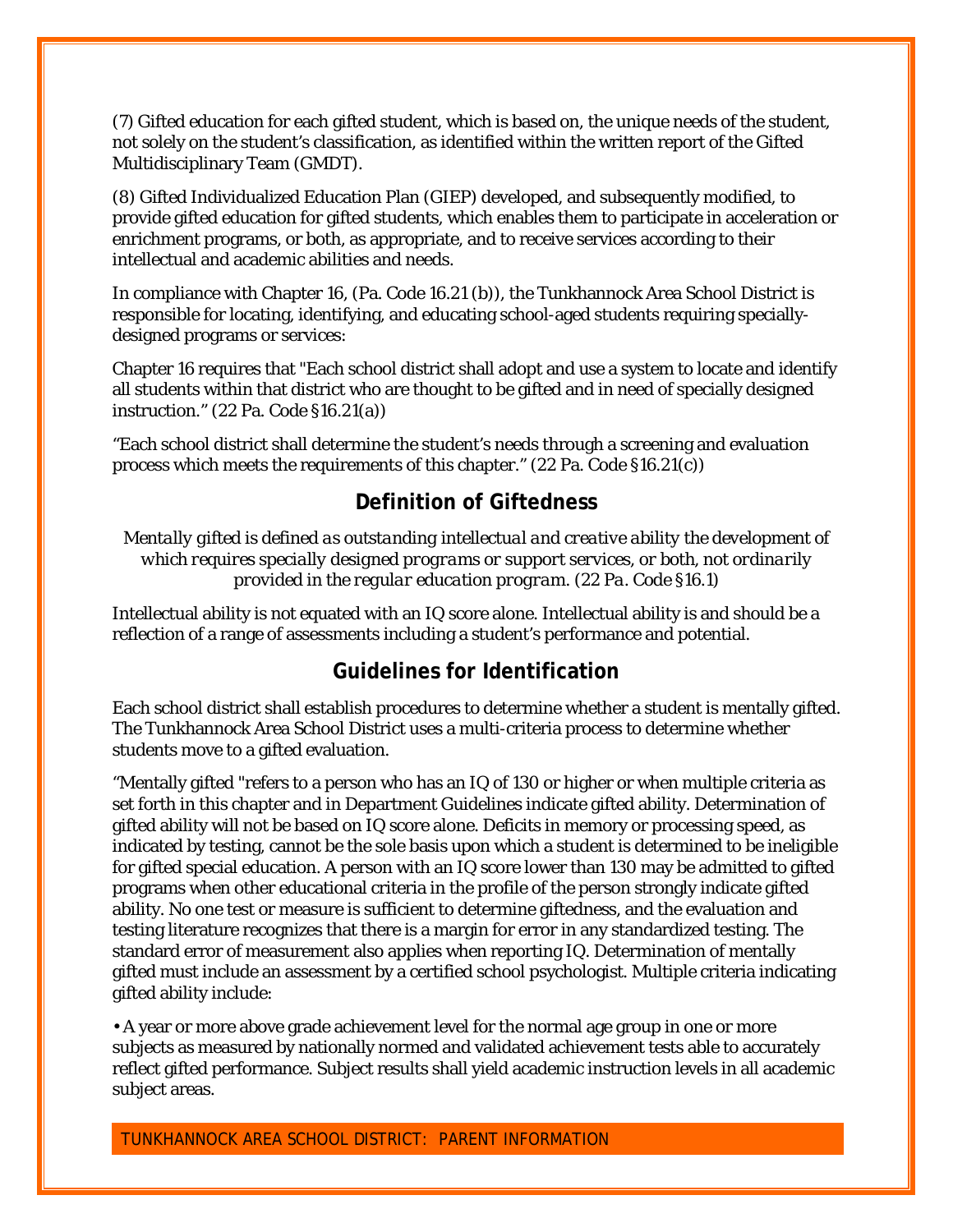• An observed or measured rate of acquisition/retention of new academic content or skills that reflect gifted ability.

• Demonstrated achievement, performance or expertise in one or more academic areas as evidenced by excellence of products, portfolio or research, as well as criterion-referenced team judgment.

• Early and measured use of high-level thinking skills, academic creativity, leadership skills, intense academic interest areas, communications skills, foreign language aptitude or technology expertise.

• Documented, observed, validated, or assessed evidence of intervening factors.

#### **The team must also consider:**

• Are there any health (physical or mental) factors that impact this student's learning?

• Are there any familial variables that impact this student's learning?

• Is the student bi-lingual or is another language spoken in the home?

• Are there any concerns you have about this student's behavior in the classroom or school setting?

• Are there any concerns you have about this student's learning performance, output, and/or participation?

• Does the student currently receive any supports through Chapter 14 (IEP) or 15 (504)?

# **Gifted Evaluation Timeline**

• The allotted period of time to conduct the gifted evaluation and prepare the Gifted Written Report (GWR) is 60 calendar days from the date the signed consent is received by the school district. The Gifted Written Report brings together the information and findings from the evaluation or reevaluation concerning the student's educational needs and strengths. The report will then recommend as to whether or not the student is gifted and in need of specially designed instruction.

• If the student is determined to require a gifted education plan (GIEP), a meeting must be held within 30 calendar days after issuance of the written report.

• The Gifted Written Report is provided to the parent to review and a meeting is held to discuss the evaluation process and the testing results. There are three possible outcomes from the Gifted Multidisciplinary Team Evaluation, which are the following:

• The student is not gifted and therefore is NOT ELIGIBLE for gifted placement and programming: or

• The student is gifted but does not need specially designed instruction, and therefore is NOT ELIGIBLE for gifted placement and programming; or

• The student is gifted AND is in need of specially designed instruction therefore is ELIGIBLE for gifted placement and programming.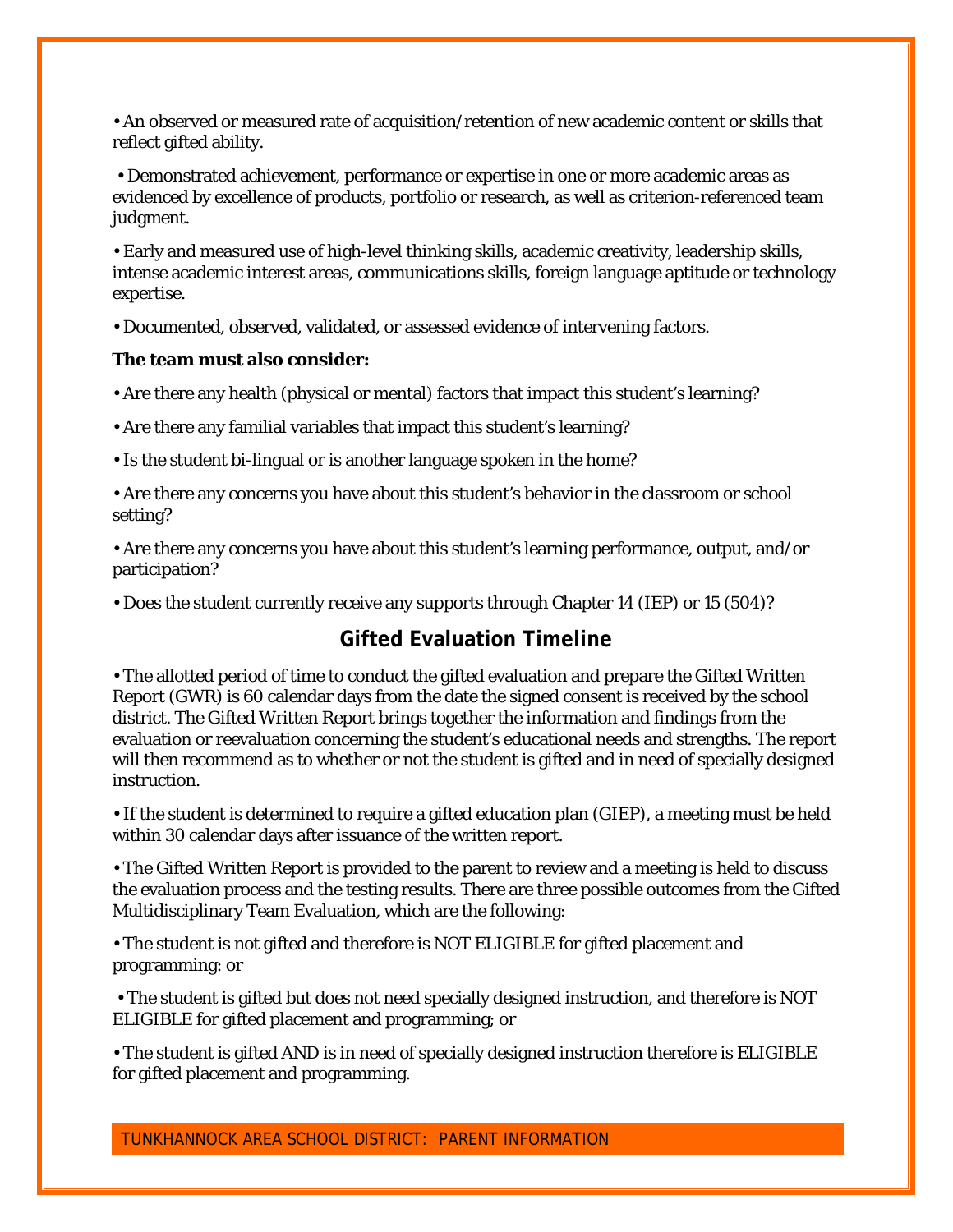# **---------- Gifted Written Report Process ----------**

The Gifted Multidisciplinary Evaluation is a process that gathers information about a student whose educational program may not be appropriate and who may be mentally gifted and in need of specially designed instruction. The process is initiated in one of the following ways:

1. A request for evaluation is made by the parents/guardians. OR

2. The professional team determines the student needs a gifted multidisciplinary evaluation. OR

3. The student is thought to be gifted and the screening procedure determines that the student should be referred for a gifted multidisciplinary evaluation. OR

4. A hearing officer or court decision orders the evaluation.

# **Gifted Multidisciplinary Team Meeting**

After the completion of the GMDE, a meeting may be held to discuss its contents. The school psychologist will either mail the GWR out to the parents/guardians via mail or schedule a meeting. The child's learning strengths and educational needs are delineated and recommendations are formulated.

# **---------- Gifted Individualized Education Plan Process -----------**

A Gifted Individualized Education Plan (GIEP) is a written plan for the appropriate education of a mentally gifted student. After presented with the GWR, the GIEP team shall develop a GIEP for a student who is identified to be mentally gifted and arrive at a determination of educational placement, change in educational placement or continuation of educational placement for a student based upon the GIEP. GIEP Guidelines

• The Gifted Education Teacher or Gifted Coordinator will schedule the GIEP meeting at a time and place to accommodate parent and staff schedules. Written notice of that meeting will be sent on the fully completed Invitation to the GIEP. It should also be sent to the Special Education Administrator, Teacher of the Gifted, Regular Education Teacher(s), Special Teachers, and other school staff that may be involved with the student.

• The GIEP shall be developed from the data and information that are available prior to or at the GIEP Team meeting.

• A GIEP should be presented as a "Draft" until it is fully agreed upon by the members of the GIEP team. Draft GIEP's with a cover letter must be sent to parents 3 days prior to meeting.

• Baseline data will have been collected prior to the GIEP meeting to support the development of the annual goals and short-term learning outcomes. No one test or type of test may be used as the sole criterion for the development of the GIEP.

• At the GIEP meeting the following two questions are answered:

a) Is the student mentally gifted?

b) Is the student in need of specially designed instruction?

• If the answer is yes to both of those questions, then a GIEP is written.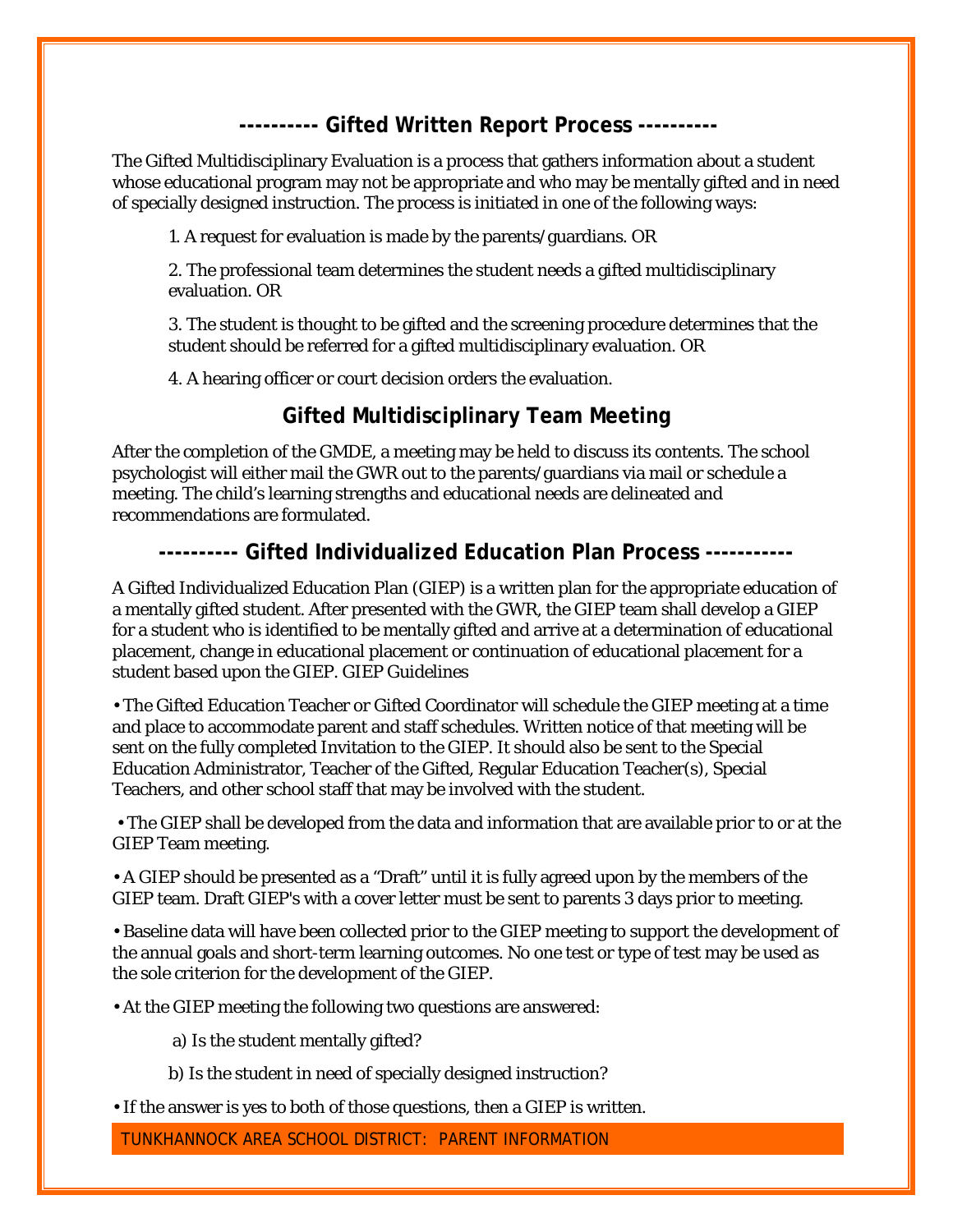• The Gifted Teacher of the GIEP team shall issue a NORA and Notice of Parental Rights for Gifted Students. How often are meetings held? A GIEP meeting must be held at least annually. In addition, a GIEP meeting must be held when a parent or teacher requests a meeting to develop, review, or revise a student's individualized education program. How are parents invited? The school district must take steps to ensure that one or both of the parents of the student attend the GIEP meeting or have the opportunity to participate. An invitation of the GIEP meeting must be provided to parents at least 10 calendar days in advance of the meeting, or as soon as the district knows about the meeting. The meeting should be scheduled at a mutually agreed upon time and place. The teacher of the gifted should document 3 attempts to ensure parent participation in meetings. This could include the following types of attempts of communication: documented phone calls, letters and certified letters with return receipts. Documentation should be maintained by the Teacher of the Gifted.

## **Who is part of the GIEP team?**

The school district should ensure that the following people are included:

- One or both of the student's parents / guardians
- The student if the parents choose to have the student participate or if the student is of age 14 or older
- A representative of the school district who acts as the chairperson and is knowledgeable about the availability of resources of the district and who is authorized by the district to commit those resources
- Gifted education teacher
- One or more of the student's current regular education teachers
- Other individuals who are at the discretion of the parents

# **What should be written in the GIEP?**

• Present Levels of Educational Performance, which establish the extent of gifted potential, academic functioning levels, the child's rates of acquisition/retention, and performance levels. Information would include the child's intellectual/academic assessments, aptitudes, and abilities, strengths, interests, and needs.

• Annual Goals are to be developed from the present educational performance and be reasonably calculated to yield meaningful educational benefit and student progress within one year's time.

• Short-Term Learning Outcomes are the actions and activities that will help the child reach the annual goals, evaluation criteria to determine when the child has achieved the annual goals, and the timelines. They should include what the student will produce, how he/she will apply the skills, or what real outcome will be achieved as a result of their engaging in a study, activity, or subject.

• Specially Designed Instruction is the adaptation or modification to the general curriculum, instruction, instructional environments, methods, materials, or specialized curriculum.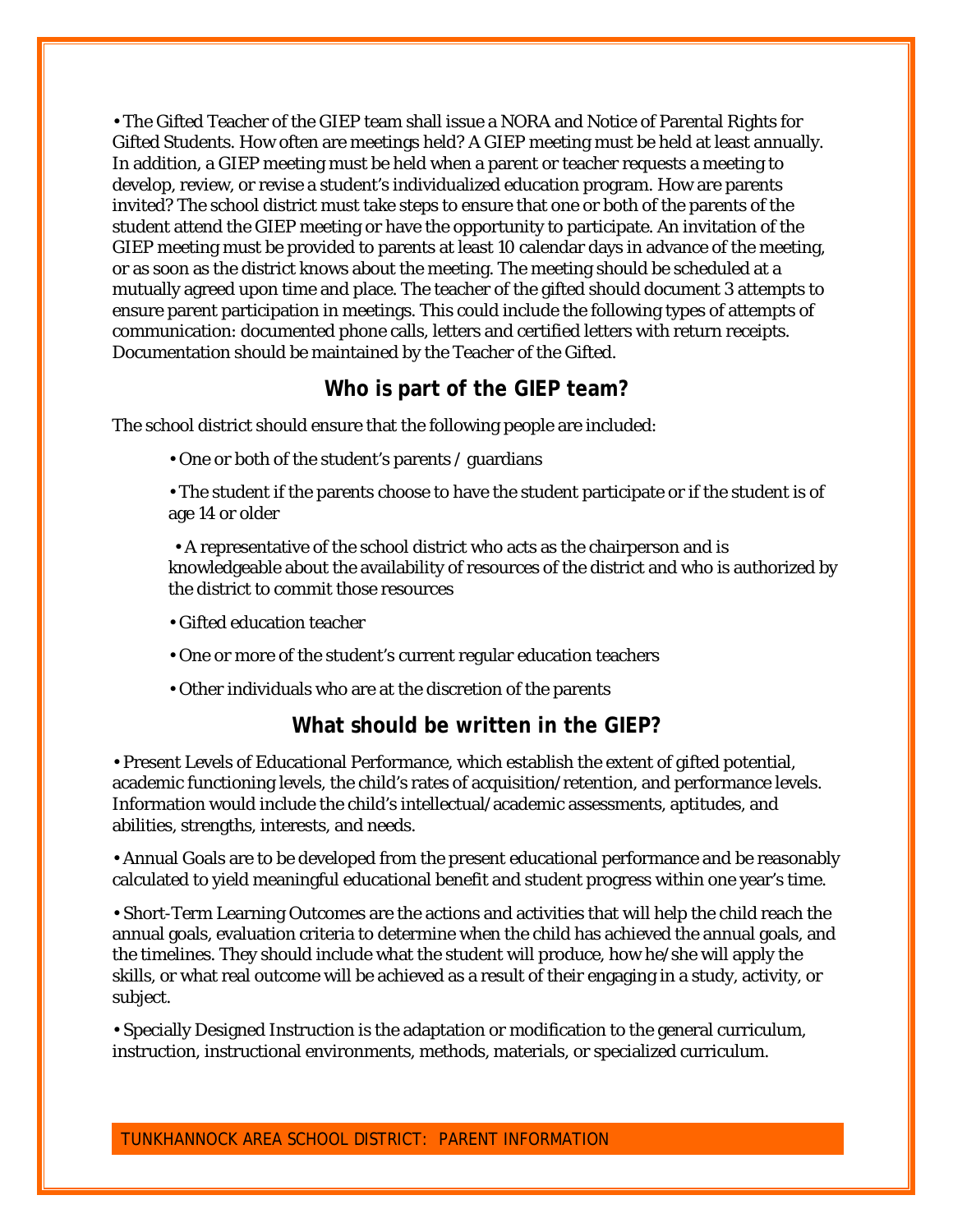• Specially Designed Instruction consists of planning and implementing varied approaches to content, process, and product modification in response to the student's interests, ability levels, readiness, and learning needs.

• Support Services could include, but are not limited to the following: career guidance, counseling, transportation, and technology education.

• Dates indicate when the services will begin and the anticipated duration, based on one year of the services.

# **Parent Resources for Gifted Students**

The following information is helpful for Parents/Guardians of Gifted Students:

Books Every Child Can Succeed: Making the Most of Your Child's Learning Style. Tobias, Cynthia. (1996). Focus on the Family Publishing.

How to Help Your Child with Homework: Every Caring Parent's Guide to Encouraging Good Study Habits and Ending the Homework Wars: For Parents of Children Ages 6-13. Radencich, M., Schlumm, J.S., & Espeland, P. (1996). Free Spirit Publishing.

Is My Child Gifted? A Guide for Caring Parents. Martin, David. (1986). Charles C. Thomas Publishing Ltd.

Kid Think: Revolutionary New Insights Into Dealing with the Six Most Common Behavioral Problems of Children. Carter, William Lee. (1993). Thomas Nelson Publishers.

Parents Guide for Helping Kids Become "A" Students. Farrell, Watson, & Dundas. (1990). Blue Bird Publishing.

Parents Guide to Raising a Gifted Child: Recognizing and Developing Your Child's Potential from Preschool to Adolescence. Alvino, James. (1996). Ballantine Books.

Raising Each Other: A Book for Teens and Parents. Brondino, Jeanne. (1988). Claremont, CA: Hunter House Inc., Publishers.

Stand Up for Your Gifted Child: How to Make the Most of Kids' Strengths at School and at Home. Smutny, Joan F. (2000). Free Spirit Publishing.

The Survival Guide for Parents of Gifted Kids: How to Understand, Live With, and Stick up for Your Gifted Child. Yahnke Walker, Sally. (2002). Free Spirit Publishing.

They Say My Kids Gifted, Now What?: Ideas for Parents for Understanding & Working with Schools. Olenchak, Richard. (1998). Waco, TX: Prufrock Press.

### **Websites**

AAGC (American Association for Gifted Children) ~ [www.aagc.org/](http://www.aagc.org/)

AEGUS (Association for the Education of Gifted Underachieving Students): ~ www.aegus1.org/ BEC (Basic Education Circular) ~ [www.portal.state.pa.us](http://www.portal.state.pa.us/)

CEC (Council for Exceptional Children) ~ [www.cec.sped.org/](http://www.cec.sped.org/)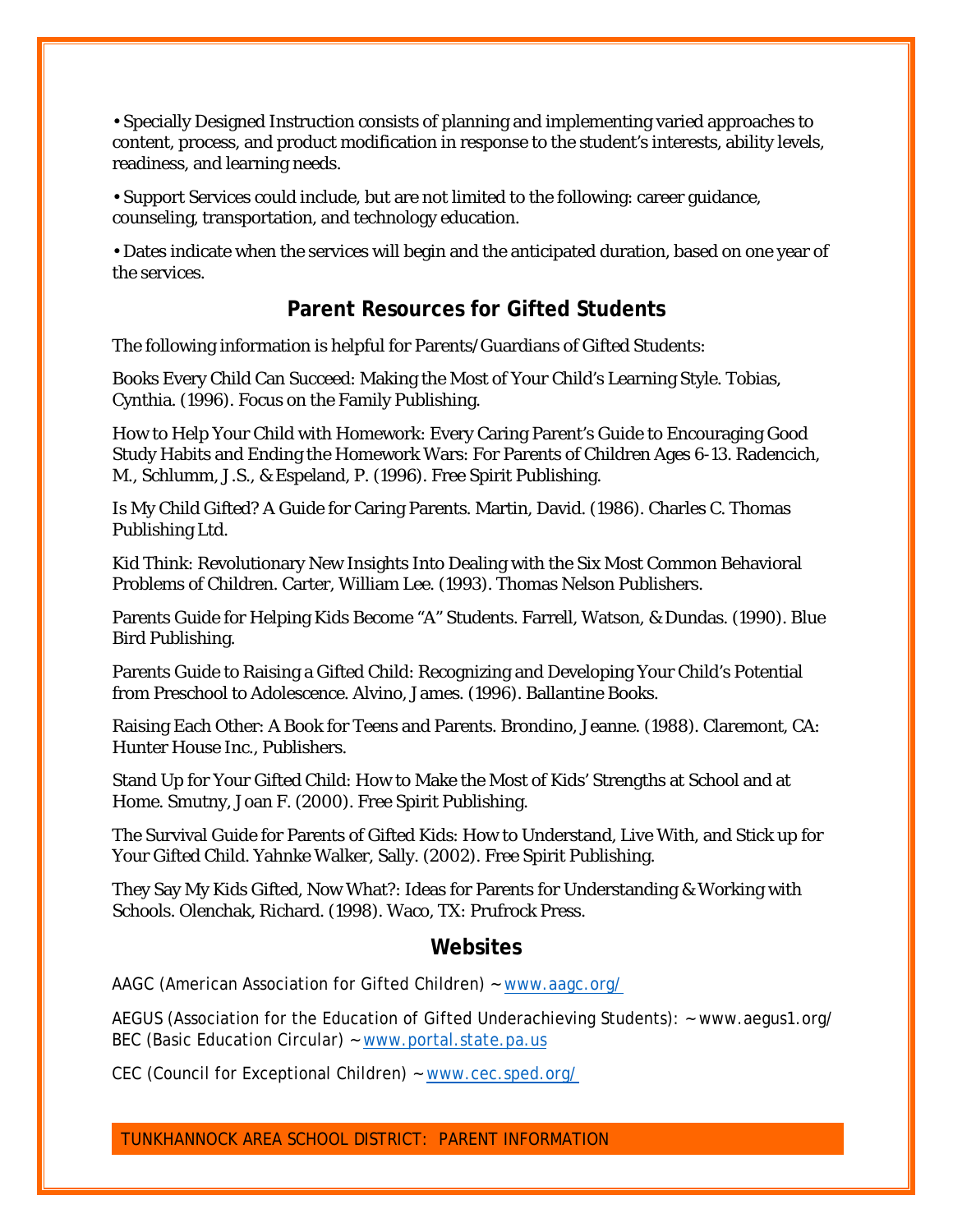C-MITES (Carnegie Mellon Institute for Talented Elementary Students) ~ [www.cmu.edu/cmites/](http://www.cmu.edu/cmites/)

EPGY (Education Program for Gifted Youth Stanford University) ~ [http://epgy.stanford.edu](http://epgy.stanford.edu/)

GCC (Gifted-Children.com: Identification, Encouragement, and Development) ~ [www.giftedchildren.com](http://www.giftedchildren.com/)

Hoagies Gifted Education Page ~ [www.hoagiesgifted.org](http://www.hoagiesgifted.org/) 

Johns Hopkins University ~ [www.jhu.edu/gifted](http://www.jhu.edu/gifted)

Khan Academy ~<https://www.khanacademy.org/>

NAGC (National Association for Gifted Children) ~ [www.nagc.org](http://www.nagc.org/)

National Resource Center on the Gifted and Talented ~ [www.gifted.uconn.edu/nrcgt/nrconlin.html](http://www.gifted.uconn.edu/nrcgt/nrconlin.html)

NEA (National Education Association) ~ [www.nea.org/tools/12983.htm](http://www.nea.org/tools/12983.htm)

PAGE (Pennsylvania Association for Gifted Education) ~ www.penngifted.org

Parent Education Network ~ [www.parentednet.org](http://www.parentednet.org/)

Pennsylvania Department of Education ~ [www.pde.state.pa.us](http://www.pde.state.pa.us/)

PSEA (Pennsylvania State Education Association) ~ [www.psea.org](http://www.psea.org/)

PaTTAN (Pennsylvania Training and Technical Assistance Network) ~ [www.pattan.net](http://www.pattan.net/)

SENG (Supporting the Emotional Needs of the Gifted) ~ [www.sengifted.org](http://www.sengifted.org/)

TAG (The Association for the Gifted) ~ [www.cectag.org](http://www.cectag.org/)

General Resources for Students / Teachers

Teachers First ~<http://www.teachersfirst.com/gifted.cfm>

National Association for Gifted Children ~ [http://www.nagc.org](http://www.nagc.org/)

The National Research Center on the Gifted and Talented at University of Connecticut ~ <http://www.gifted.uconn.edu/nrcgt/nrconlin.html>

Learning Styles ~ [http://www.learning-styles-online.com](http://www.learning-styles-online.com/)

Khan Academy ~<https://www.khanacademy.org/>

Kidsource online ~<http://www.kidsource.com/kidsource/pages/ed.gifted.html>

Kid-safe Search Sites ~<http://www.sldirectory.com/searchf/kidsafe.html>

A-Z Listing of Useful Websites ~<http://indispensibletools.pbworks.com/>

Learning Games For Kids ~ [http://www.learninggamesforkids.com](http://www.learninggamesforkids.com/)